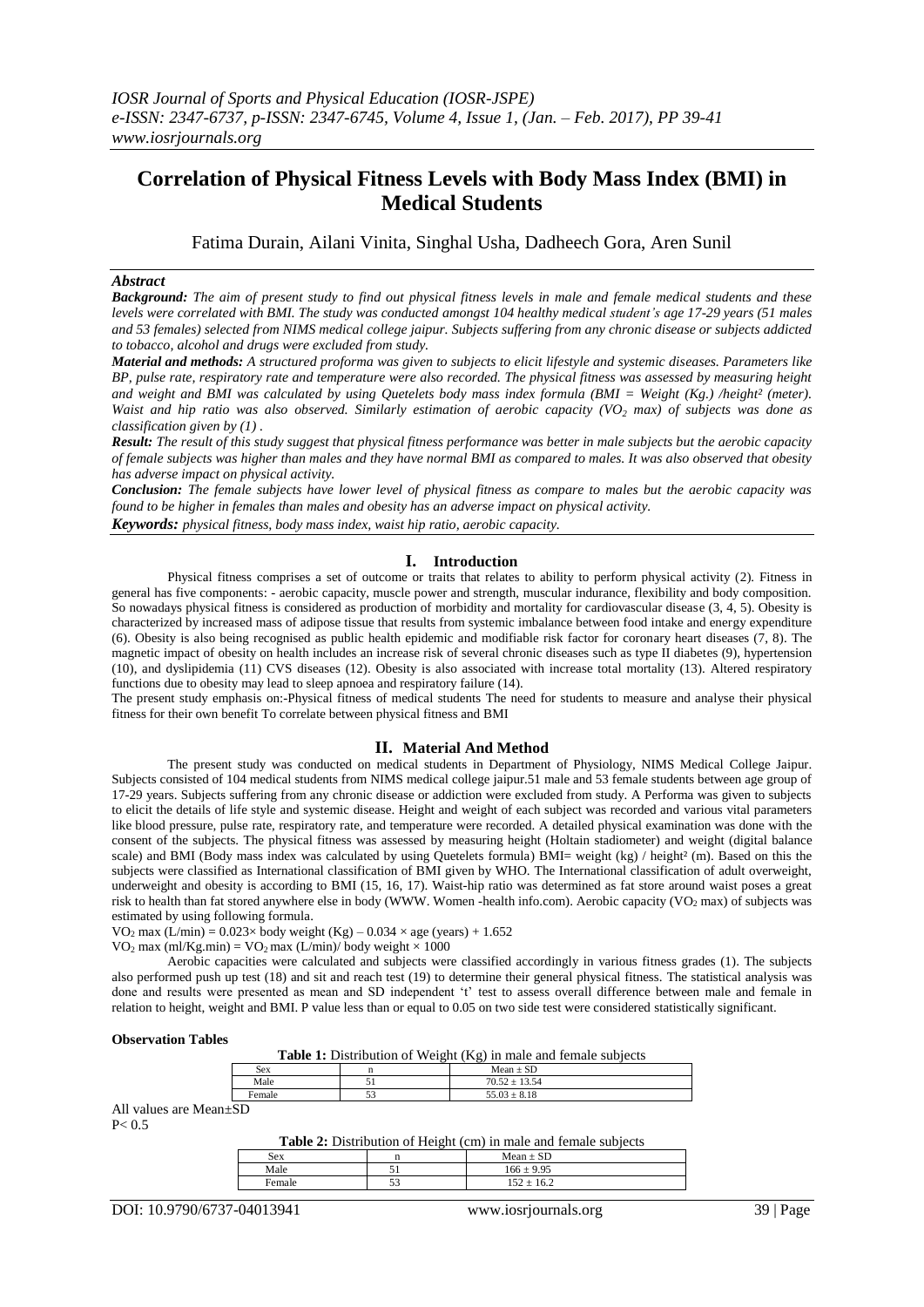All values are mean  $\pm$  SD  $P < 0.5$ 

**Table 3:** Distribution of BMI ( $Kg/m<sup>2</sup>$ ) in male and female subjects

| <b>Sex</b> | <b>SD</b><br>Mean             |
|------------|-------------------------------|
| Male       | 5.34<br>ں دے ۔                |
|            | 10<br><u>.</u><br><b>T.L.</b> |

All values are mean  $\pm$  SD  $P < 0.05$ 

# **Table 4:** Number of male / female subjects in different grades of BMI  $(Kg/m^2)$

| Grade of BMI | Male     | %    | Female   | $\frac{0}{6}$ |
|--------------|----------|------|----------|---------------|
|              | $n = 51$ |      | $n = 53$ |               |
| Normal       | 28       | 54.9 | 39       | 73.6          |
| Underweight  |          |      |          |               |
| Overweight   |          | 19.6 |          |               |
| Obese        |          | 41.U |          | 9.4           |

**Table 5:** Mean  $\pm$  SD of Waist Hip ratio in male and female subjects

| Sex    |                 | $Mean \pm SD$       |
|--------|-----------------|---------------------|
| Male   | c               | 0.82:<br>$\pm 0.10$ |
| Female | - م<br><u>.</u> | $0.75 \pm 0.05$     |

All values are mean  $\pm$  SD  $P < 0.5$ 

#### **Table 6:** Different risk group of Waist – Hip ratio in subjects

| <b>Risk Groups</b> | Male<br>$n = 51$ | $n = 53$<br>Female | $n = 104$<br>Total |
|--------------------|------------------|--------------------|--------------------|
| Low                | $46(90.1\%)$     | 53 (100%)          | 99                 |
| Medium             | $(1.9\%)$        | 0(0%               |                    |
| High               | $(7.8\%)$        | $0(0\%)$           |                    |

## **Table 7:** Aerobic capacity (ml/Kg min) in subjects

|            | ---------- | ---------<br>. | ---- ----- --- ---  |                                         |
|------------|------------|----------------|---------------------|-----------------------------------------|
| <b>Sex</b> |            | Mean           | $\alpha$<br>-<br>ىن | Std<br>Mean<br><b>EITO</b> <sup>r</sup> |
| Male       | - -        | 27.44          | 3.90                | $\sim$<br>U.J4                          |
| Female     | ້          | 41.63          | 5.14                | U.4.                                    |
|            |            |                |                     |                                         |

All values are mean  $\pm$  SD

 $P < 0.05$ 

## **Table 8:** Number of subjects in different Grades of Aerobic capacity.

|        | Aerobic capacity (ml/Kg.min) |              |            |              |             |         |       |
|--------|------------------------------|--------------|------------|--------------|-------------|---------|-------|
| Sex    | Excellent                    | Good<br>Verv | Good       | High Average | Low Average | Poor    | Total |
|        |                              | 26           | 22         |              |             |         |       |
| Male   | $(0\%)$                      | $(50.9\%)$   | $(43.1\%)$ | $(5.8\%)$    | $(0\%)$     | $(0\%)$ | 51    |
|        |                              | 44           |            |              |             |         |       |
| Female | $13.7\%$ )                   | $(83.01\%)$  | $(1.88\%)$ | $(1.88\%)$   | $(0\%)$     | $(0\%)$ | 53    |
| Total  |                              | 70           | 23         |              |             |         | 104   |

 $P < 0.5$ 

# **Table 9:** Number of subjects in different grades of Sit –Ups test.

|               |           | Sit Ups grades (reps/min) |            |             |             |            |            |       |
|---------------|-----------|---------------------------|------------|-------------|-------------|------------|------------|-------|
| Sex           |           |                           | Above      |             | Below       |            | Very       | Total |
|               | Excellent | Good                      | Average    | Average     | Average     | Poor       | Poor       |       |
|               |           |                           |            | 30          |             |            | 10         |       |
| Male          | $(0\%)$   | $(0\%)$                   | $(5.88\%)$ | $(58.82\%)$ | $(5.88\%)$  | $(9.80\%)$ | $(41.1\%)$ | 51    |
|               |           |                           |            |             |             |            | 30         |       |
| Female        | $(0\%)$   | $(0\%)$                   | 1.88%)     | $(15.09\%)$ | $(15.09\%)$ | $(11.3\%)$ | $(56.6\%)$ | 53    |
| Total         |           |                           |            | 38          |             |            | 40         |       |
| $\sim$ $\sim$ |           |                           |            |             |             |            |            |       |

 $P < 0.5$ 

**Table 10:** Number of subjects in different grade of Push –Up test.

|        | Push –up Grades (reps/min) |             |            |             |              |              |            |       |
|--------|----------------------------|-------------|------------|-------------|--------------|--------------|------------|-------|
| Sex    | Excellent                  | Good        | Above      | Average     | Below        | Poor         | Very       | Total |
|        |                            |             | average    |             | average      |              | poor       |       |
| Male   | $(0\%)$<br>$\mathbf{0}$    | $2(3.92\%)$ | 8 (15.68%) | 23 (45.09%) | $7(13.72\%)$ | $10(19.6\%)$ | $(1.96\%)$ | 51    |
| Female |                            |             |            | 22          | 23           |              |            |       |
|        | $(0\%)$                    | $(0\%)$     | $(1.88\%)$ | $(13.72\%)$ | $(43.3\%)$   | $(9.4\%)$    | $(3.77\%)$ | 53    |
| Total  |                            |             |            | 45          | 30           |              |            | 104   |

 $P < 0.5$ 

**Table 11:** Number of subjects in different grades of Sit and Reach test.

| Sex    | Sit and Reach Grades (cm) |             |             |               |        |         |           | Total |
|--------|---------------------------|-------------|-------------|---------------|--------|---------|-----------|-------|
|        | Super                     | Excellent   | Good        | Average       | Fair   | Poor    | Verv poor |       |
| Male   | $(0\%)$                   | $1.96\%$ )  | 32 (62.7%)  | $(33.33\%)$   | 1.96%) | $(0\%)$ | $(0\%)$   |       |
| Female | $(0\%)$                   | 10 (18.86%) | 37 (69.81%) | $6(11.32\%)$  | (0%)   | $(0\%)$ | $(0\%)$   | 53    |
| Total  |                           |             | 69          | $\sim$<br>ر ے |        |         |           | 104   |